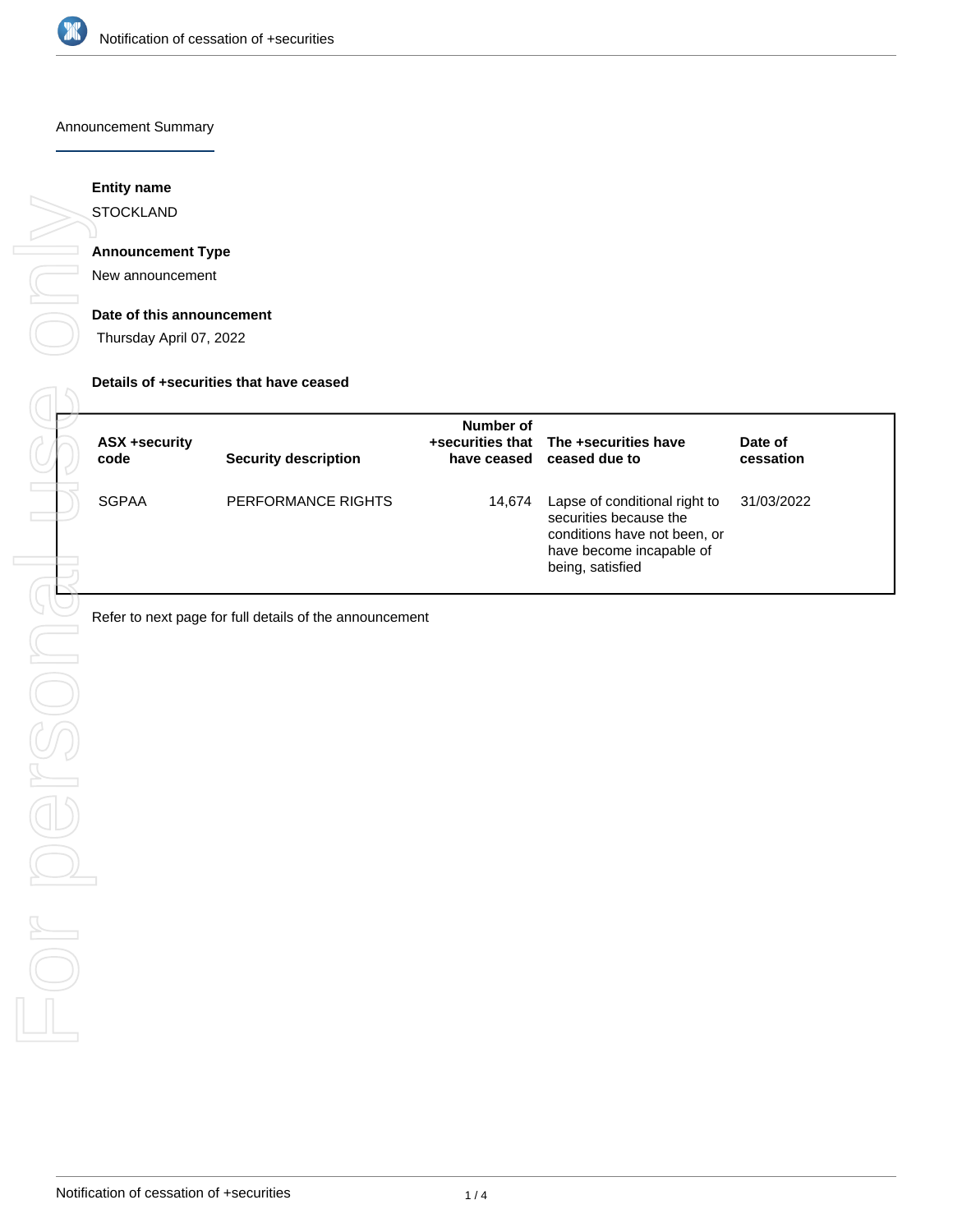

### Part 1 - Announcement Details

### **1.1 Name of +Entity**

**STOCKLAND** 

We (the entity named above) provide the following information about our issued capital.

### **1.2 Registered Number Type**

other

**Registration Number**

ABN 43 000 181 733/ARSN 092 897 348

**1.3 ASX issuer code**

**SGP** 

**1.4 The announcement is** New announcement

## **1.5 Date of this announcement**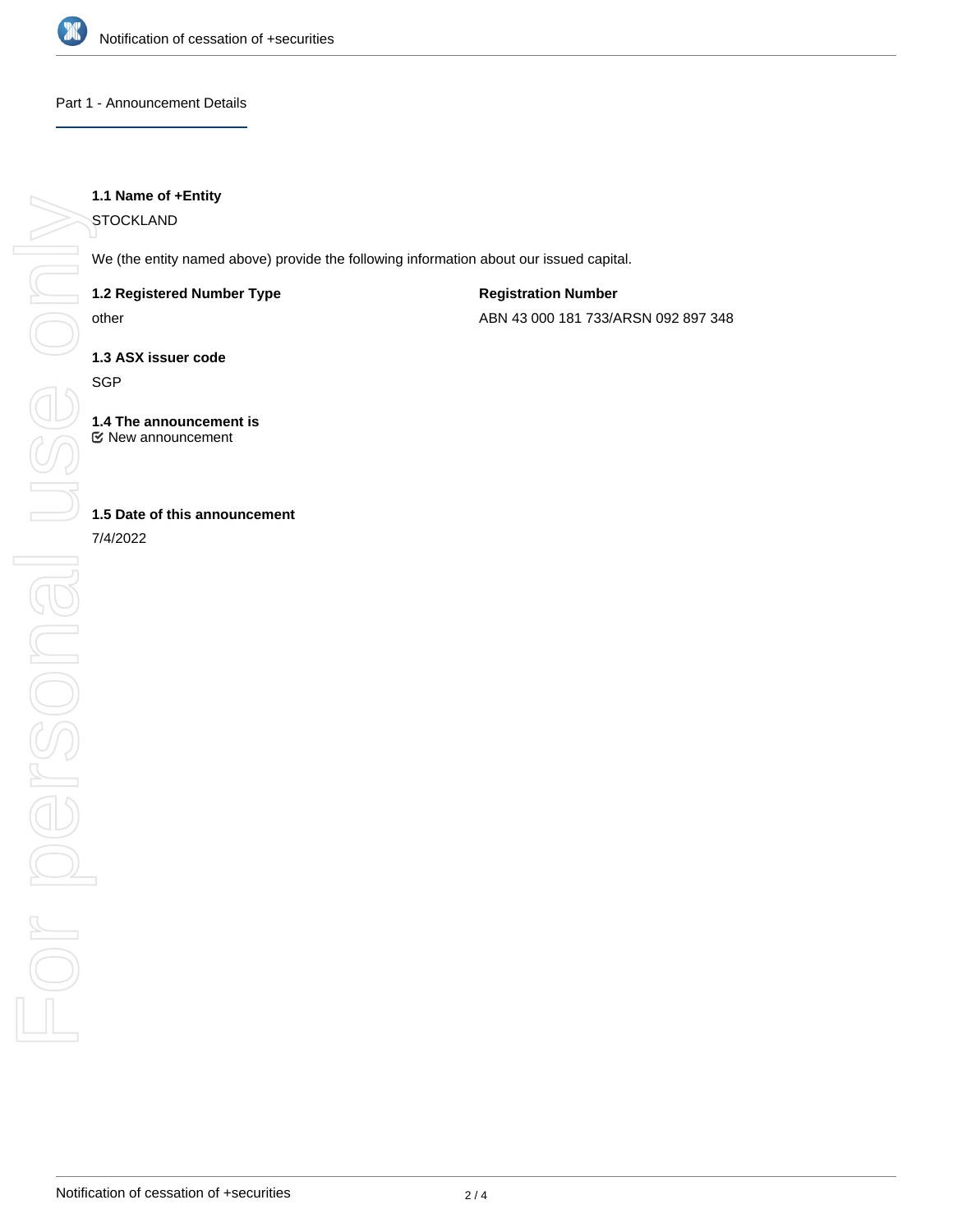

### Part 2 - Details of +equity securities or +debt securities that have ceased

# **ASX +Security Code and Description**

SGPAA : PERFORMANCE RIGHTS

### **Unquoted +equity securities that have ceased**

### **Number of securities that have ceased**

14,674

### **Reason for cessation**

Lapse of conditional right to securities because the conditions have not been, or have become incapable of being, satisfied

**Date of cessation**

**Is the entity paying any consideration for the cessation?** No

# 31/3/2022

### **Any other information the entity wishes to notify to ASX about the cessation?**